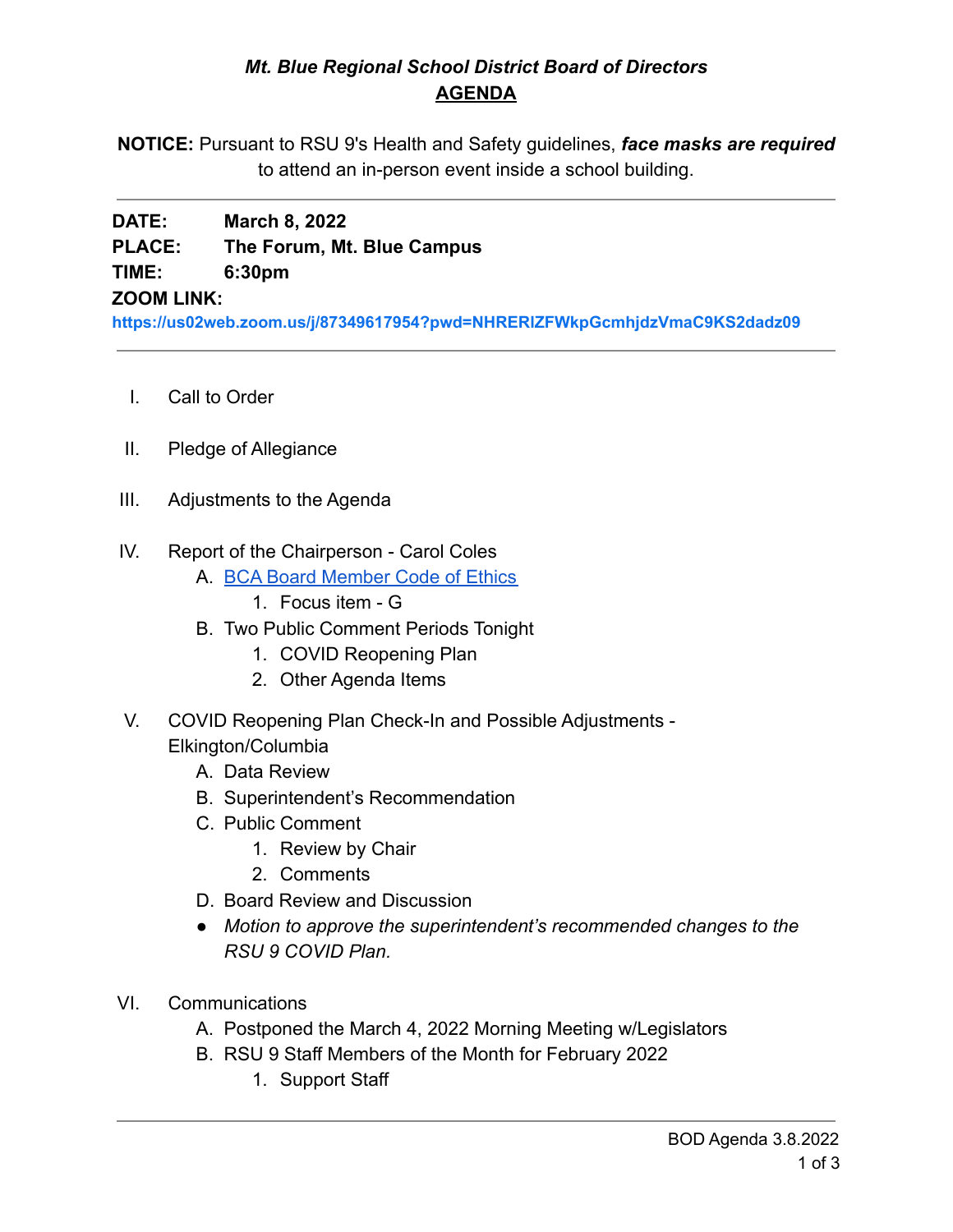- 2. Professional Staff
- VII. Good news stories from the Board or Administrators
- VIII. Public Comment
	- IX. [Superintendent's Report](https://drive.google.com/file/d/1GOBk2jkElI061g90XJBipK0S0Ba-oXhh/view?usp=sharing9ScyPJ11roCaeKn1L8hT8/edit?usp=sharing) Christian Elkington
		- A. New Hires, Transfers, Resignations, and Retirements
		- B. Budget Meeting Reminders
		- C. FY20 Title I Summer Reallocation Grant
		- D. A few celebrations
	- X. Presentations
		- A. Strategic Planning Next Steps: Drafting Mission & Vision Laflin/McCalmon
			- 1. [Mission Vision Presentation](https://drive.google.com/file/d/1iLnFiG9tbeC3XCzJGpcRkjwZQzvmTcqZ/view?usp=sharing)
			- 2. [Agenda for 2/10/22 Meeting](https://drive.google.com/file/d/1bVlou3whYGBo4XNjTg3KcAVcqq_7gylZ/view?usp=sharing)
			- 3. [Strategic Planning Committee Charge](https://drive.google.com/file/d/1gt3MxQxyViMUaAr7OBsniUFrzuE4r8cl/view?usp=sharing)
			- 4. [Data Themes from 2/2/22](https://drive.google.com/file/d/187PRUUuK87O4eLk7e6XCm79leSOwWyEi/view?usp=sharing)
			- 5. [Mission/Vision Traits](https://drive.google.com/file/d/10x542xZ52SYr9Fm_3d72FfaWm8m1FGQw/view?usp=sharing)

## XI. Consent Agenda

- A. Minutes from [February 15, 2022](https://drive.google.com/file/d/1jl5vyke7qCAURJ2aWPN7BVI6ByUKcDXj/view?usp=sharing)
- B. Committee Report Outs and Minutes
	- 1. Operations Committee [March 1, 2022](https://drive.google.com/file/d/1HUXc7HCBqABMfOyiwZNyQXGgFjPEov5b/view?usp=sharing)
	- 2. Personnel & Finance [March 1, 2022](https://drive.google.com/file/d/1s2Tp9nftC7iRDFwG7eclQ8H2xlm1nvaG/view?usp=sharing)
	- 3. Educational Policy [March 1, 2022](https://drive.google.com/file/d/1RrHAGUJq8T0OF5gMTGNQ2_sOgWMbIWVH/view?usp=sharing)
- *Motion to approve the consent agenda.*
- XII. New Business
	- A. [2022-2023 Calendar Draft](https://drive.google.com/file/d/1w0ROCyhy2nDwaPZqj-tdcCZ7l388cxvU/view?usp=sharing)
	- *● Motion to approve the 2022-2023 District Calendar (Draft 6).*
	- B. [Budget Presentation Template](https://drive.google.com/file/d/1vBZ3AakhtJ0j5WoD_JlFBBqO-XgCY-rh/view?usp=sharing) Higgins
	- C. Approval of New Hires, Transfers, Resignations, and Retirements
	- *● Motion to approve the New Hires, Transfers, Resignations, and Retirements as presented in the Superintendent's Report.*